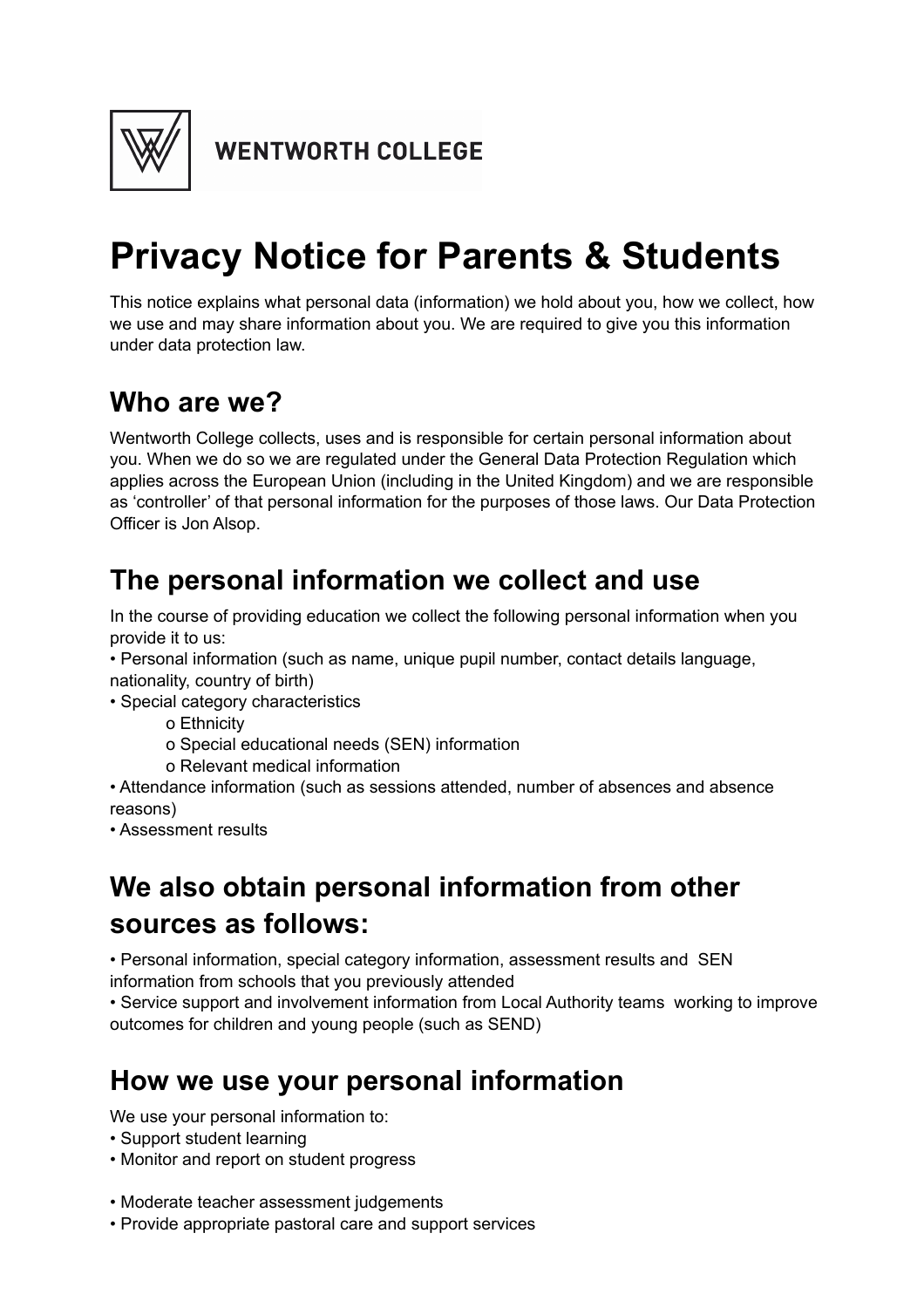- Assess the quality of our teaching
- Comply with the law regarding data sharing
- Support you to decide what to do after you leave college
- Support or improve educational provision
- Safeguard children and young people
- Improve the education and services we provide

#### **How long your personal data will be kept**

We will hold your personal information securely and retain it from the child/young person's date of birth until they reach the age of 25, after which the information is archived or securely destroyed.

## **Reasons we can collect and use your personal information**

We collect and use student information under section 537A of the Education Act 1996, section 83 of the Children Act 1989, and to carry out tasks in the public interest. If we need to collect special category (sensitive) personal information, we rely upon reasons of substantial public interest (equality of opportunity or treatment).

If there is processing or sharing that relies on your consent, we will make this clear to you and ensure we seek your consent.

#### **Who we share your personal information with**

• Department for Education (DfE) and other government agencies and local authorities as required

- Commissioned providers of local authority services (such as education services)
- Schools or colleges that you may attend after leaving us
- Third-party providers of information services (with your permission)

• Contracted providers of services (such as college photographers and website designers) where consent has been given

We will share personal information with law enforcement or other authorities if required.

#### **Our students**

We will share information about pupils aged 14+ with our local authority as they have responsibilities in relation to the education or training of 13-19 year olds under section 507B of the Education Act 1996.

# **Your Rights**

Under the GDPR you have rights which you can exercise free of charge which allow you to: • Know what we are doing with your information and why we are doing it • Ask to see what information we hold about you (Subject Access Requests) • Ask us to correct any mistakes in the information we hold about you • Object to direct marketing

- Make a complaint to the Information Commissioner's Office
- Withdraw consent (if applicable)

Depending on our reason for using your information you may also be entitled to: